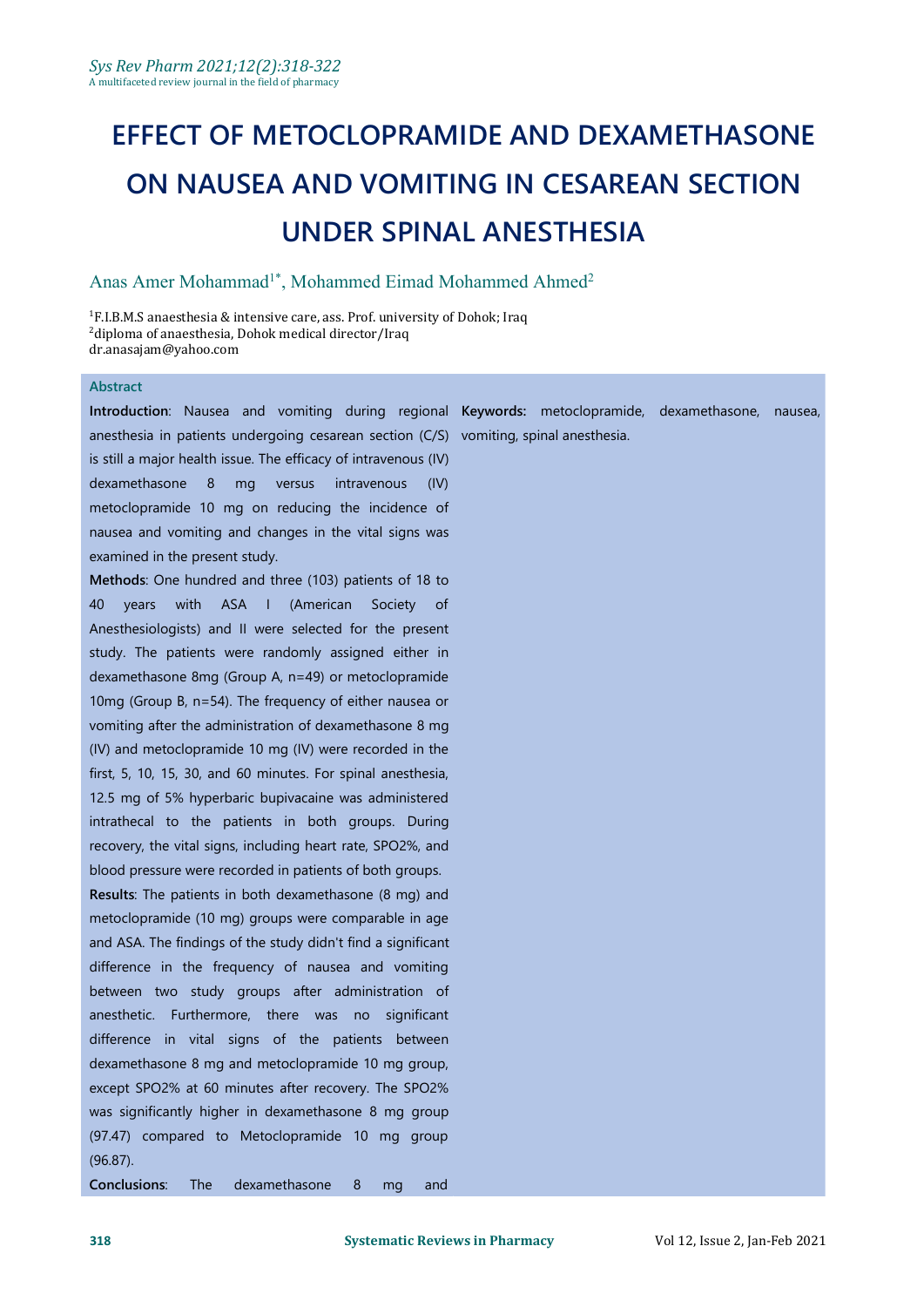metoclopramide 10 mg can be used safely in terms of nausea and vomiting, heart beating, and blood pressure for spinal anesthesia in pregnant women.

#### **INTRODUCTION**

Cesarean section delivery with regional anesthesia has suitability, improvement in fetal condition at birth and  $\blacksquare$  Duhok General Directorate of Health in 2018.<br>
greater maternal safety <sup>(1)</sup> An important health problem **1. Inclusion:** the patient's schedules greater maternal safety <sup>(1)</sup>. An important health problem **1. Inclusion:** the pat in regional anesthesia for cesarean section for both patients, surgeons and the anesthesiologists is nausea and to<br>vomiting The mechanism of intraonerative nausea and 2 vomiting. The mechanism of intraoperative nausea and vomiting is unclear and complex. The possible reasons are hypotension, vagal stimulation, uterotonic drugs, and surgical stimulation. Moreover, the demographic characteristics of patients and anesthetic technique may have a role <sup>(2)</sup>. To reduce the incidence of postoperative **himich in** malignant hy nausea and vomiting (PONV), a number of treatments pheochromocytoma, have been introduced, like 5-HT3 (5-hydroxytryptamine 3 receptor) antagonists (ondansetron and granisetron), antihistamine drugs, and dopamine receptor antagonists. The mentioned treatments have been shown to associate to major obstacles like cost (5-HT3 antagonists), extrapyramidal effects (dopamine receptor antagonists), and excessive sedation (antihistamine drugs causes tachycardia)<sup>(3)</sup>. This research is an attempt to compare incidence of i the effect of a single dose of metoclopramide  $(10 \text{ mg})$  to dexamethasone (8) mg in patients undergoing elective cesarean section under spinal anesthesia <sup>(4, 5, 6)</sup>. .

#### **Aim of the study**

To show the effect of metoclopramide 10 mg and dexamethasone 8 mg on reducing the incidence of N/V (nausea and vomiting) in patients who undergoing elective C/S under spinal anesthesia.

#### **METHOD**

Randomized clinical trial study included 103 patients who underwent cesarean section of ASA I and II (American Society of Anesthesiology Class I and II) between 20 February and the first of December 2018. The patients were randomly assigned either in dexamethasone 8 mg<br>
(Group A, n=49) or metoclopramide 10 mg (Group B, showed that both groups were similar in age (27.69 vs. (Group A, n=49) or metoclopramide 10 mg (Group B, n=54). The patient's scheduled for elective cesarean section were randomly assigned to group A or group B by a trained nurse at the department. The patients were

selected from the anesthesia department of Duhok maternity hospital after taking ethical approval from the Scientific Research Division/ Department of Planning of

Inclusion: the patient's schedules for elective cesarean section without complications and aged 18 years to 40 years old were selected for the study.

**Exclusion:** the patients had contraindication for metoclopramide, dexamethasone, or use antiemetic or ant depressive drugs, and those classified as ASA III and higher were excluded from the study. Moreover, those patients with extrapyramidal motoric diseases like malignant hyperthermia, mechanical ileus or epilepsy, pheochromocytoma, probable intraoperative administration of propofol, and hepatic insufficiency were The investigator prepared the drug solutions in an ideal way. However, in order to make a complete blinded study, another anesthesiologist administered the drugs after clamping of the umbilical cord to the patients in both groups of the study. Postoperatively patients were observed and assessed in the ward for one hours for incidence of nausea and vomiting.

The ASA physical status was assessed according to the American Society of Anesthesiologists' guidelines <sup>(7)</sup>. The descriptive information of each patient was in frequency and percentage or mean and standard deviation. The differences of frequency of nausea and vomiting between dexamethasone 8 mg and metoclopramide 10 mg groups were examined by Fishers' exact test. In addition, the differences in vital signs of the patients were determined by independent t-tests. The P-value of less than 0.05 was considered as statistically significant difference. The statistical calculations were performed by using Statistical Package for Social Sciences version 25:00 (SPSS 25:00).

#### **RESULTS**

The analysis of the data obtained from both the dexamethasone 8 mg and metoclopramide 10 mg groups 28.57; P=0.386) and ASA (ASA I: 93.9 vs. 92.6; P=1.00) (Table 1).

|                  | Group                                                                | <b>P-Value (Two-Sided)</b> |       |
|------------------|----------------------------------------------------------------------|----------------------------|-------|
| Characteristics  | Group A (Dexamethasone 8mg) n=49 Group B (Metoclopramide 10 mg) n=54 |                            |       |
| Age (Year);      | 27.69 (4.77)                                                         | 28.57 (5.33)               | 0.386 |
| Mean/SD          |                                                                      |                            |       |
| $ASA$ ; $F(\% )$ |                                                                      |                            | 1.00  |
| ASA I            | 46 (93.9)                                                            | 50(92.6)                   |       |
| ASA II           | 3(6.1)                                                               | 4(7.4)                     |       |

**Table 1.** Age and ASA characteristics of dexamethasone and metoclopramide groups

\*Independent t-test and \*\*Fishers' Exact test were performed for statistical analyses.

frequency of nausea and vomiting between dexamethasone 8 mg and metoclopramide 10 mg groups

The results didn't show a significant difference in the after administration in first, 5, 10, 15, 30, and 60 minutes frequency of nausea and vomiting between after spinal anesthesia (Table 2).

**Table 2.** The frequency of nausea and vomiting in two dexamethasone and metoclopramide groups at 1,5, 10, 15, 30, and 60 minutes after spinal anesthesia

| <b>Minute</b> |                                             | iroun                                                             | --                   |  |
|---------------|---------------------------------------------|-------------------------------------------------------------------|----------------------|--|
|               | <b>A (Dexamethasone 8 mg) n=49</b><br>Group | - -<br>$: 10 \text{ mg}$ n=54<br><b>Group B (Metoclopramide 2</b> | wo-Sided <br>P-Value |  |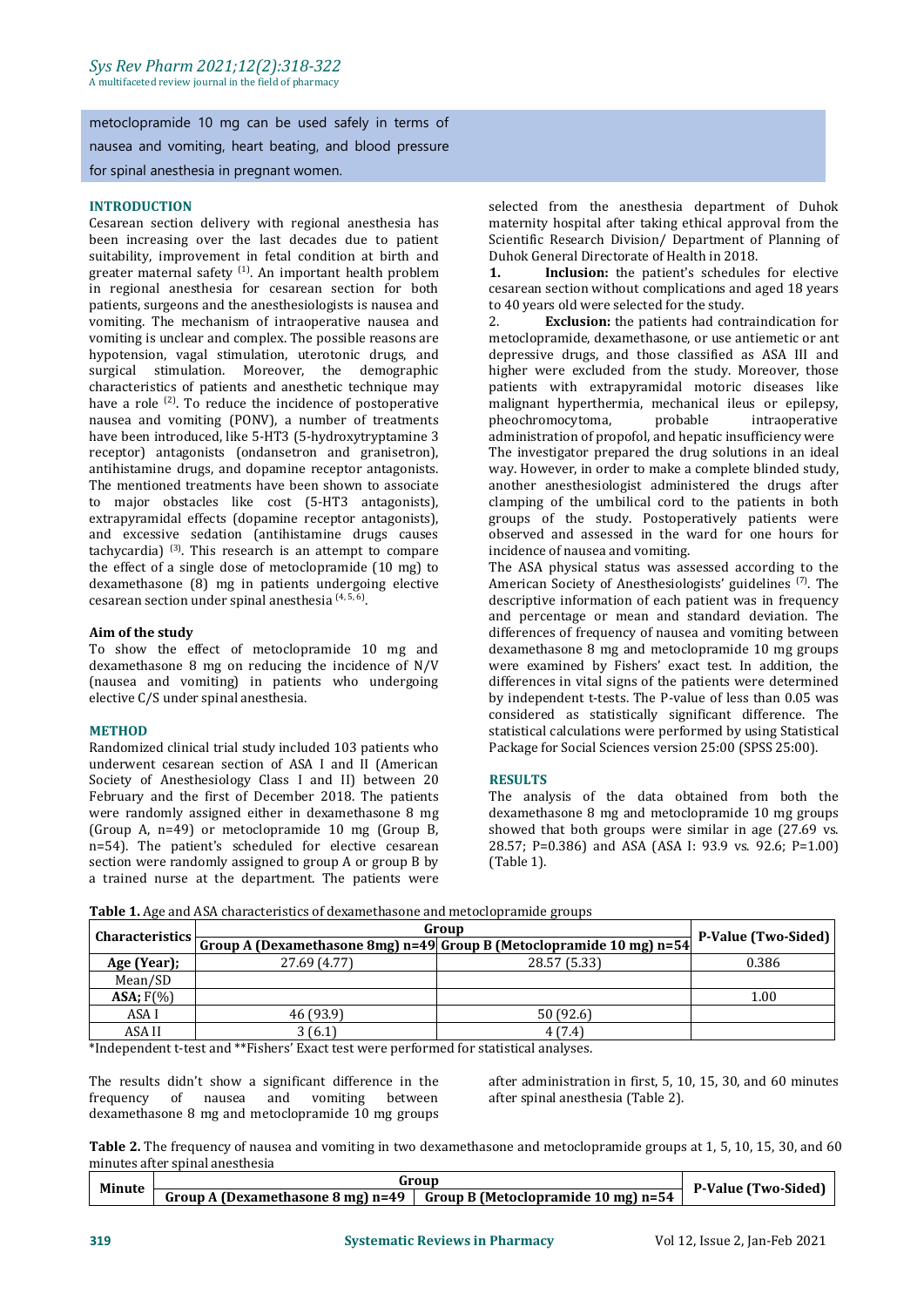Effect Of Metoclopramide And Dexamethasone On Nausea And Vomiting In Cesarean Section Under Spinal Anesthesia

| First | (8.2)  | 5(9.3) | 1.00 |
|-------|--------|--------|------|
|       |        |        |      |
| .5    | (2.0)  | 2(3.7) | 1.00 |
|       |        |        |      |
| 10    | (4.1)  | 2(3.7) | 1.00 |
|       |        |        |      |
| 15    | (10.2) | 3(5.6) | 0.47 |
|       |        |        |      |
| 30    | (4.1)  | 2(3.7) | 1.00 |
|       |        |        |      |
| 60    | (2.0)  | 0(0.0) | 0.48 |

Fishers' Exact test was performed for statistical analyses. The numbers are in frequency (percentage)

The study results also showed that there was no significant difference in the heart rate of the patients in dexamethasone 8 mg and metoclopramide 10 mg groups

in first, 5, 10, 15, 30, and 60 minutes after recovery (table 3).

Table 3. Heart rates of patients in both metoclopramide and dexamethasone in both groups after recovery

| <b>Minute</b> | Group A (Dexamethasone 8 mg)  |       | Group B (Metoclopramide)      |       |                            |  |
|---------------|-------------------------------|-------|-------------------------------|-------|----------------------------|--|
|               | <b>Std. Deviation</b><br>Mean |       | <b>Std. Deviation</b><br>Mean |       | <b>P-Value (Two Sided)</b> |  |
| First HR      | 110.24                        | 25.98 | 110.50                        | 24.23 | 0.959                      |  |
|               | 109.51                        | 23.23 | 108.15                        | 20.56 | 0.754                      |  |
| 10            | 115.81                        | 17.63 | 111.91                        | 20.58 | 0.309                      |  |
| 15            | 111.77                        | 17.09 | 112.04                        | 20.44 | 0.943                      |  |
| 30            | 108.21                        | 16.00 | 113.07                        | 19.39 | 0.168                      |  |
| 60            | 105.21                        | 19.15 | 98.47                         | 17.82 | 0.071                      |  |

The study further revealed that there was no significant difference in SPO2% of patients in both groups in first, 5, 10, 15, and 30 minutes after recovery exceptin 60 minute

(**P=0.029**). The SPO2% was significantly higher in dexamethasone 8 mg group (97.47) compared to metoclopramide 10 mg group (96.87), Table 4.

**Table 4.** SPO2% of patients in both Metoclopramide and dexamethasone in both groups after recovery

| Minute | Group A (Dexamethasone 8 mg) |                       | Group B (Metoclopramide 10 mg) | P-Value (Two Sided)   |       |
|--------|------------------------------|-----------------------|--------------------------------|-----------------------|-------|
|        | Mean                         | <b>Std. Deviation</b> | Mean                           | <b>Std. Deviation</b> |       |
| First  | 98.69                        | 1.78                  | 99.09                          | 1.05                  | 0.176 |
|        | 98.67                        | 1.90                  | 99.00                          | 1.13                  | 0.298 |
| 10     | 98.76                        | 1.36                  | 98.94                          | 1.22                  | 0.461 |
| 15     | 98.57                        | 1.41                  | 98.78                          | 1.41                  | 0.461 |
| 30     | 98.35                        | 1.54                  | 98.52                          | 1.59                  | 0.578 |
| 60     | 97.47                        | 1.63                  | 96.87                          | 0.98                  | 0.029 |

Finally, there was no significant difference in systolic and diastolic blood pressures of patients from both dexamethasone 8mg and metoclopramide 10 mg groups

in first, 5, 10, 15, 30, and 60 minutes after recovery (P>0.05) (Table 5).

| <b>Table 5.</b> Blood pressure of patients in both metoclopramide and dexamethasone in both groups after recovery |  |  |  |  |  |
|-------------------------------------------------------------------------------------------------------------------|--|--|--|--|--|
|                                                                                                                   |  |  |  |  |  |

| Minute | Group A (Dexamethasone 8 mg) |                       |       | Group B (Metoclopramide10 mg) |                            |  |
|--------|------------------------------|-----------------------|-------|-------------------------------|----------------------------|--|
|        | Mean                         | <b>Std. Deviation</b> | Mean  | <b>Std. Deviation</b>         | <b>P-Value (Two Sided)</b> |  |
| First  | 98.69                        | 1.78                  | 99.09 | 1.05                          | 0.176                      |  |
|        | 98.67                        | 1.90                  | 99.00 | 1.13                          | 0.298                      |  |
| 10     | 98.76                        | 1.36                  | 98.94 | 1.22                          | 0.461                      |  |
| 15     | 98.57                        | 1.41                  | 98.78 | 1.41                          | 0.461                      |  |
| 30     | 98.35                        | 1.54                  | 98.52 | 1.59                          | 0.578                      |  |
| 60     | 97.47                        | 1.63                  | 96.87 | 0.98                          | 0.029                      |  |

#### **DISCUSSION**

In the present study, the authors found no significant difference in the frequency of nausea and vomiting between the patients administered with metoclopramide 10 mg and those with dexamethasone 8 mg in the first, 5, 10, 15, 30, and 60 minutes following spinal anesthesia. In addition, the study did not find a significant difference in the heart rates of the patients between the metoclopramide 10 mg and dexamethasone 8 mg groups in the first, 5, 10, 15, 30, and 60 minutes of the recovery. Similar results were found for SPO2% difference in both study groups except in the 60 minutes after recovery. The

patients in dexamethasone 8 mg had a greater SPO2% (97.47%) compared to 96.87% in the metoclopramide 10 mg. In this study we used metoclopramide because of its availability in our operation theater and less expensive as ondansetron. Kalani et al. (2017) (8) randomly assigned 120 patients aged 15-35 years old with ASA I and II either to the group ondansetron 6 mg or dexamethasone 8 mg in patients who underwent cesarean section. The investigators recorded the level of nausea and vomiting, blood pressure, respiratory rate and heart rate in the first, 5,10, 15 and 30 minutes following spinal anesthesia and during recovery. The study found that the frequency of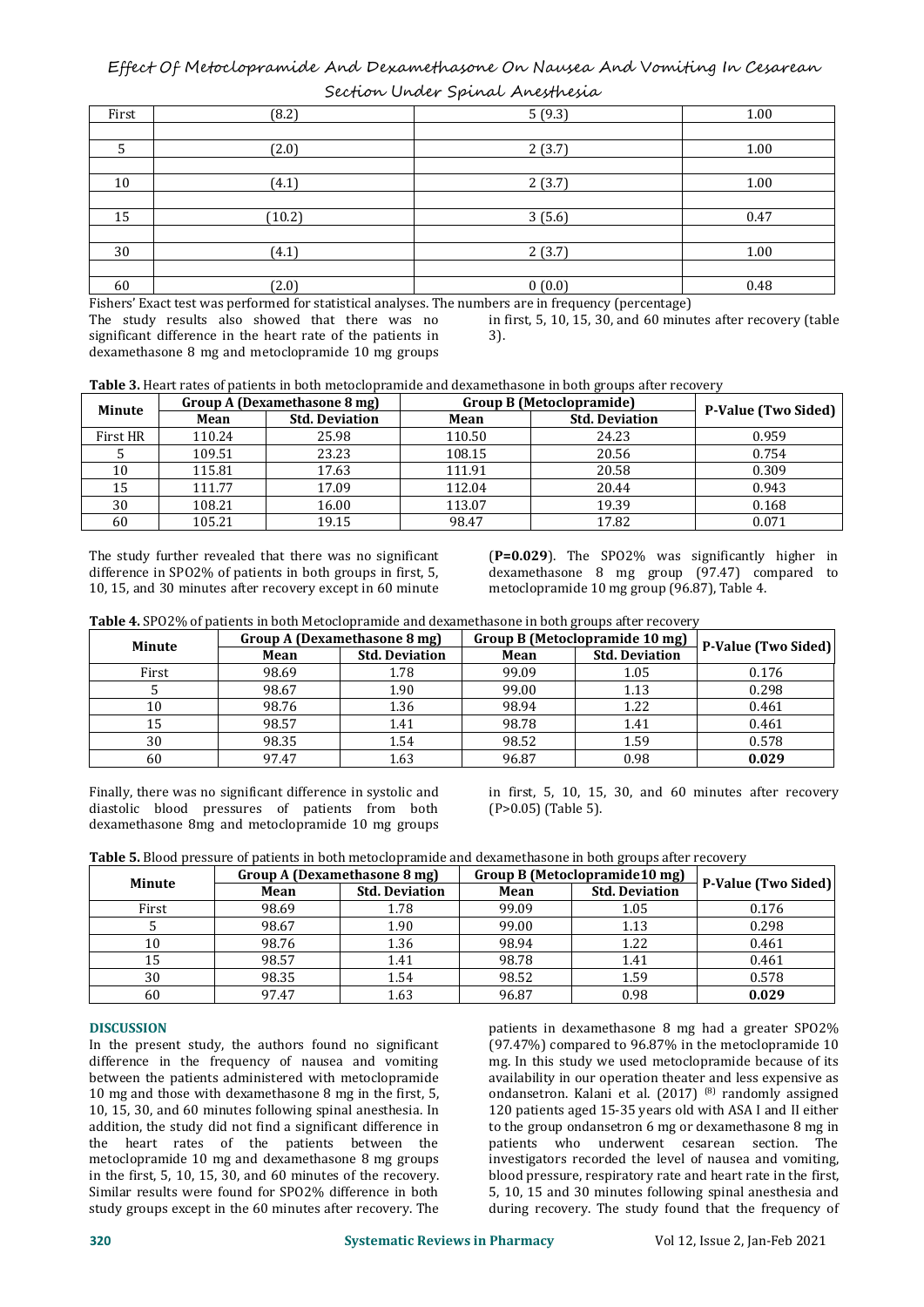## Section Under Spinal Anesthesia

nausea and vomiting in dexamethasone 8 mg was higher in the first (10.2%) and 5 minutes (13.6%) compared to 0% in the ondansetron 6 mg following spinal anesthesia. While, the patients in the ondansetron 6 mg had a higher prevalence of nausea and vomiting 16.7% compared to dexamethasone 8 mg (5.1%). In the present study, the incidence of nausea and vomiting during recovery between the study groups was not recorded. In the present study, the authors found no significant difference in the frequency of nausea and vomiting between the patients administered with metoclopramide 10 mg and those with dexamethasone 8 mg in the first, 5, 10, 15, 30, and 60 minutes following spinal anesthesia. In addition, the study did not find a significant difference in the heart rates of the patients between the metoclopramide 10 mg and dexamethasone 8 mg groups in the first, 5, 10, 15, 30, and 60 minutes of the recovery. Similar results were found for SPO2% difference in both study groups except in the 60 minutes after recovery. The patients in dexamethasone 8 mg had a greater SPO2% (97.47%) compared to 96.87% in the metoclopramide 10 mg. In this study we used metoclopramide because of its availability in our operation theater and less expensive as ondansetron. Kalani et al. (2017) <sup>(8)</sup> randomly assigned **that in the prophylactic** 120 patients aged 15-35 years old with ASA I and II either to the group ondansetron 6 mg or dexamethasone 8 mg in patients who underwent cesarean section. The investigators recorded the level of nausea and vomiting, blood pressure, respiratory rate and heart rate in the first, 5, 10, 15 and 30 minutes following spinal anesthesia and during recovery. The study found that the frequency of nausea and vomiting in dexamethasone 8 mg was higher in the first (10.2%) and 5 minutes (13.6%) compared to 0% in the ondansetron 6 mg following spinal anesthesia. While, the patients in the ondansetron  $6 \text{ mg}$  had a higher metoclopraneouslence of nausea and vomiting  $16.7\%$  compared to  $36.82-93$ . prevalence of nausea and vomiting 16.7% compared to dexamethasone 8 mg (5.1%). In the present study, the incidence of nausea and vomiting during recovery between the study groups was not recorded. Whereas, Kalani et al. (2017) <sup>(8)</sup> recorded it during recovery and vomiti between their study groups, but they did not find statistically significant differences in the first 5, 10, 15, and 30 minutes of the recovery. The result of the present study did not reveal a significant difference in the incidence of nausea and vomiting between the study groups. In addition, the incidence was not high between the first and 60 minutes of the spinal anesthesia. For example, the higher incidence was in the first minute of the spinal anesthesia (8.2% in dexamethasone and 9.3% in the metoclopramide). This confirms that both medications could be safe in terms of nausea and vomiting to  $C/S$  patients. And the incidence was not high in Kalani et al. (2017) <sup>(8)</sup> study as well, Although, its Anesth incidence was higher in the first and 5 minutes of spinal anesthesia in the dexamethasone group compared to ondansetron one, ondansetron group had a higher incidence in the 30 minutes of the spinal anesthesia compared to dexamethasone (The overall incidence in both study groups of the study was not high). Even its incidence during recovery was not high and significantly different in the study groups, which indicate that both medications could be used for the spinal anesthesia purpose with a safe way. Afsargharehbagh et al. (2018) <sup>(9)</sup> pr found a high incidence of nausea and vomiting in patients who underwent C/S in metoclopramide (28.33 immediately, 21.67 after 6 hours,18.33 after 12 hours, and 10 after 24 hours) and ondansetron (36.67

immediately, 35% after 6 hours, 16.67% after 12 hours, and 3.33 after 24 hours). The impacts of spinal anesthesia in pregnant and non-pregnant women are different. The distribution of anesthetic drug into the cerebrospinal fluid is not predictable. It is not only related to the spinal canal (Nan et al. 2013, Harada et al 2017) (10, 11) , but also related to a number of successive changes in the balance of acids and bases (McArthur et al., 2005, Halpern et al 2004) ( 12, <sup>13)</sup> and protein contents of cerebrospinal fluid protein (Ericson et al., 2019, Echevarria et al. 2001)  $^{(14, 15)}$  owing to physiological alterations during pregnancy.

### **CONCLUSIONS**

The dexamethasone 8 mg and metoclopramide 10 mg can be used safely in terms of nausea and vomiting, heart beating, and blood pressure for spinal anesthesia in pregnant women.

#### **REFERENCES**

- 1. Afolabi, B.B., Lesi, F.E., 2012. Regional versus general anaesthesia for caesarean section. Cochrane Database of Systematic Reviews.
- 2. Balki, M, Kasodekar, S, Dhumne, S & Carvalho, JC. The prophylactic granisetron does not prevent postdelivery nausea and vomiting during elective cesarean delivery under spinal anesthesia. Anesthesia & Analgesia, 2007, 104, 679-683.
- 3. Gan, TJ, Diemunsch, P, Habib, AS, Kovac, A, Kranke, P, Meyer, TA, et al. Consensus guidelines for the management of postoperative nausea and vomiting. Anesthesia & Analgesia, 2014, 118, 85-113.
- 4. Anfinson, T.J., 2002. Akathisia, panic, agoraphobia, and major depression following brief exposure to metoclopramide. Psychopharmacology bulletin 2002, 36, 82–93.
- 5. Apfel, C, Kranke, P & Eberhart, L. Comparison of surgical site and patient's history with a simplified risk score for the prediction of postoperative nausea and vomiting. Anaesthesia, 2004, 59, 1078-1082.
- 6. Borgeat, A, Ekatodramis, G & Schenker, CA. Postoperative Nausea and Vomiting in Regional AnesthesiaA Review. Anesthesiology: The Journal of the American Society of Anesthesiologists, 2003, 98, 530547.
- 7. American Society of Anesthesiologists Martinench, A.,. American Society of Anesthesiologists: ASA Physical Status Classification System. American Society of Anesthesiologists Web site.Internet 2014, 8, 44.
- 8. Kalani, N, Zabetian, H, Sanie, MS, Deylami, M, Radmehr, M, Sahraei, R, et al. The Effect of Ondansetron and Dexamethasone on Nausea and Vomiting under Spinal Anesthesia. World journal of plastic surgery, 2017, 6, 88.
- 9. Afsargharehbagh, R., Mosaed, S., ... Moosazadeh, M.,. Comparison of the effects of intravenous metoclopramide and ondansetron on prevention of nausea and vomiting after cesarean section. Biomedical Research (India)2018, 29, 3043–3046.
- 10. Nan, L., Yang, X. G., Lian, X., Feng, Y. H., Li, C. P., & Ma, H. C. Full-term pregnant women have higher lumbar epidural pressure than non-pregnant women: a preliminary report. *Journal of obstetrics and gynaecology : the journal of the Institute of Obstetrics and Gynaecology*, 2103, *33*(1), 50–53.
- 11. Harada, T, Hirosawa, T, Morinaga, K & Shimizu, T. Metoclopramide-induced